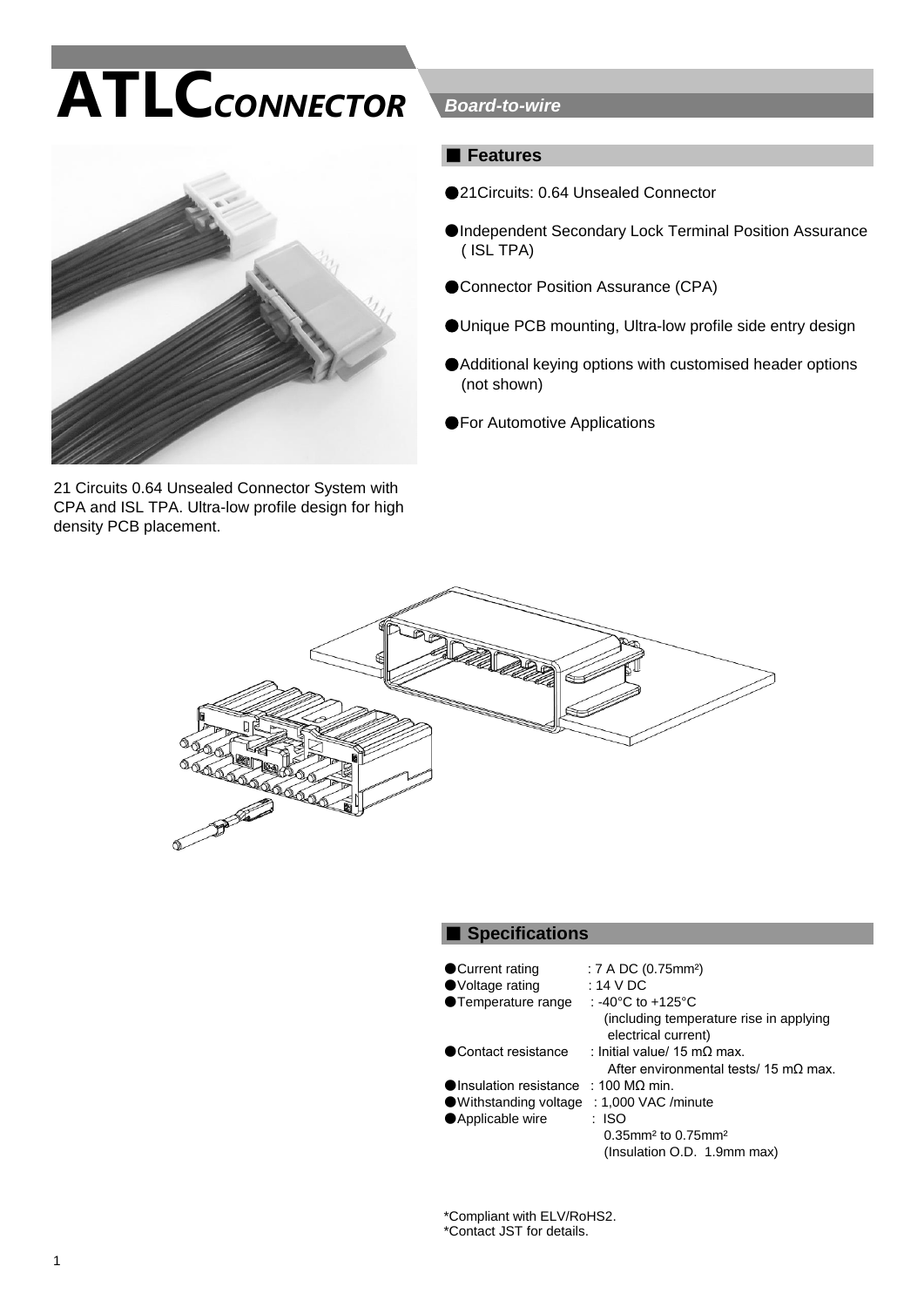## **Female terminal**



|                            | Applicable wire range           |                         |           |
|----------------------------|---------------------------------|-------------------------|-----------|
| Model No.                  | Conductor<br>(mm <sup>2</sup> ) | Insulation O.D.<br>(mm) | Q'ty/reel |
| <b>SAIT-A03T-M064</b>      | $0.35$ to $0.5$                 | $\leq 1.9$              | 6,500     |
| <b>SAIT-A02T-M064</b>      | 0.75                            | $\leq 1.9$              | 6,500     |
| <b>Material and Finish</b> |                                 |                         |           |
|                            |                                 |                         |           |

Copper alloy, tin-plated (reflow treatment)

#### **Female connector**



| <b>Male connector</b> |
|-----------------------|
|                       |
|                       |
|                       |
|                       |
|                       |
|                       |



| <b>Circuits</b>                                                            | Model No. | Housing<br>Color | <b>TPA Color</b> | $Q'$ ty/box |
|----------------------------------------------------------------------------|-----------|------------------|------------------|-------------|
| ATLCPB-21B-2AY<br>21<br>ATLCPB-21B-2BH                                     | Yellow    | <b>Black</b>     | 1,500            |             |
|                                                                            |           | Grav             | Natural          | 1,500       |
| <b>Material and Finish</b>                                                 |           |                  |                  |             |
| Housing: PBT<br><b>TPA: Glass-filled PBT</b><br>CPA: Glass-filled PBT, Red |           |                  |                  |             |

| <b>Circuits</b>            | Model No.      | Key Code | <b>Housing</b><br>Color | Q'ty/box |
|----------------------------|----------------|----------|-------------------------|----------|
| 21                         | S21B1-ATLC-2BH | в        | Gray                    | 700      |
| <b>Material and Finish</b> |                |          |                         |          |
|                            |                |          |                         |          |
| Housing: Glass-filled PBT  |                |          |                         |          |
| Pin: Brass, tin-plated     |                |          |                         |          |
|                            |                |          |                         |          |
|                            |                |          |                         |          |

# *ATLC CONNECTOR*